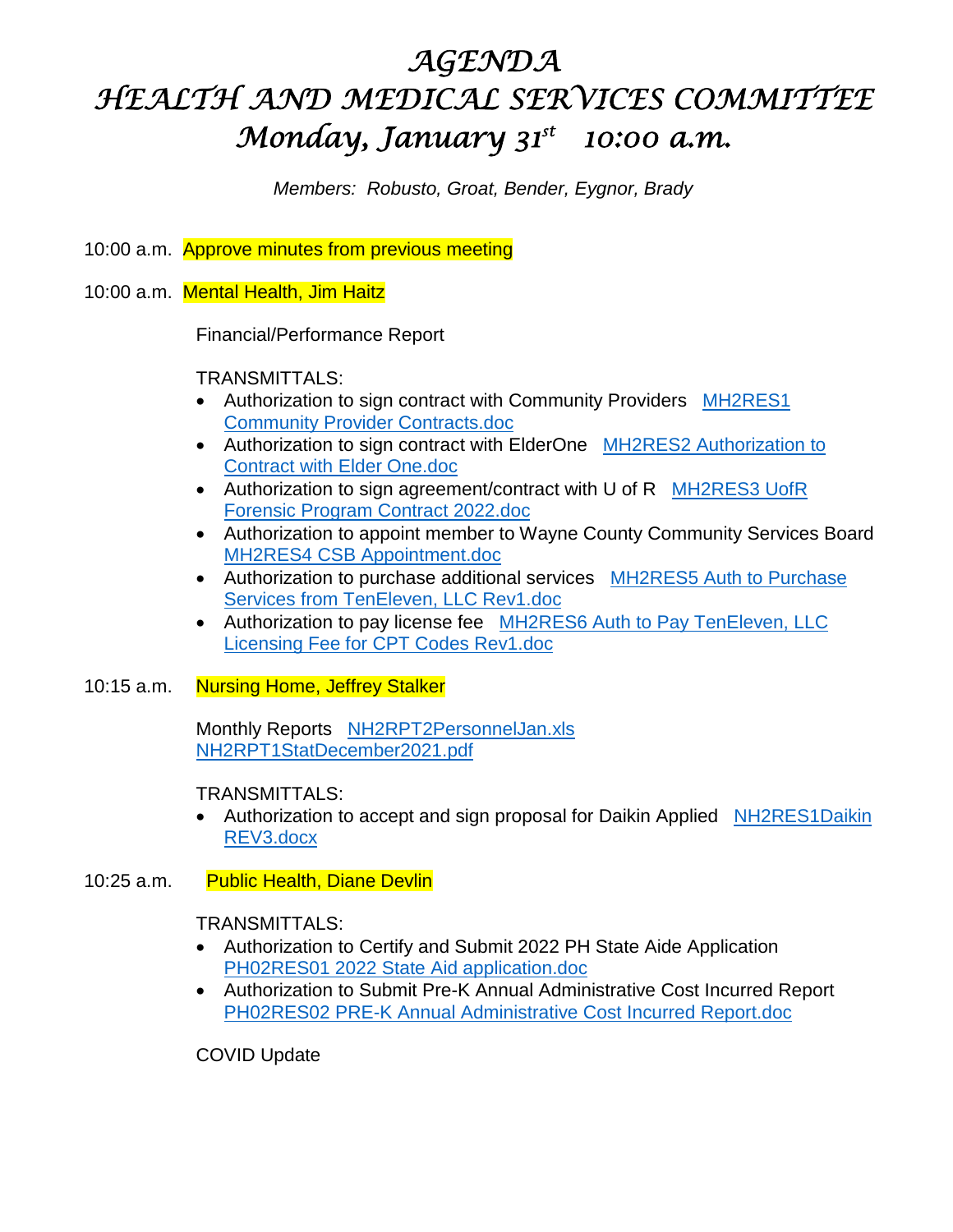Committee No. 6 - Health and Medical Services - Mental Health Dept. Date: January 31, 2022 Committee Chair: Mr. Frank Robusto **Department Head: James Haitz** Department Head: James Haitz

#### **Authorization to the Mental Health Department to Renew Annual Contracts with Community Provider Organizations for the 2022 County Budget Year**

WHEREAS, the Mental Health Department wishes to renew its annual contracts for the 2022 County Budget year with the following organizations for the purposes of the continued provision of mental hygiene related services in Wayne County, and for disbursement of New York State pass through funding and/or required Wayne County funding in the following amounts:

> Association for the Blind and Visually Impaired-Lifeline: \$24,839 (state funds) Council on Alcoholism and Addictions of the Finger Lakes: \$111,777 (state funds) Catholic Family Center-Hannick Hall: \$738,593 (state funds) DePaul: \$156,917 (state funds)

NOW THEREFORE, BE IT RESOLVED, that the Chairman of the Board is authorized to sign a renewal contract with the above noted community provider agencies for the provision of mental hygiene services in Wayne County for the period January 1, 2022 to December 31, 2022, not to exceed the listed funding amounts noted above which are in accordance with the 2022 State funding award amounts, including any county funding as noted, and also any plus/minus adjusted amounts based on any prior year state funding closeout reconciliations or adjustments made to the current year funding amount, and the contracts being approved and subject to the County Attorney's review as to form and content.

| Budgeted: yes x no ___ Proposed Cost: \$1,032,126 Reimbursed Amount: \$1,032,126 County cost: 0                       |  |  |
|-----------------------------------------------------------------------------------------------------------------------|--|--|
| Departmental transfer \$________________________ from Account No. ____________________ to Account No. _______________ |  |  |
|                                                                                                                       |  |  |
|                                                                                                                       |  |  |
|                                                                                                                       |  |  |
|                                                                                                                       |  |  |
|                                                                                                                       |  |  |
| Referred to:                                                                                                          |  |  |
|                                                                                                                       |  |  |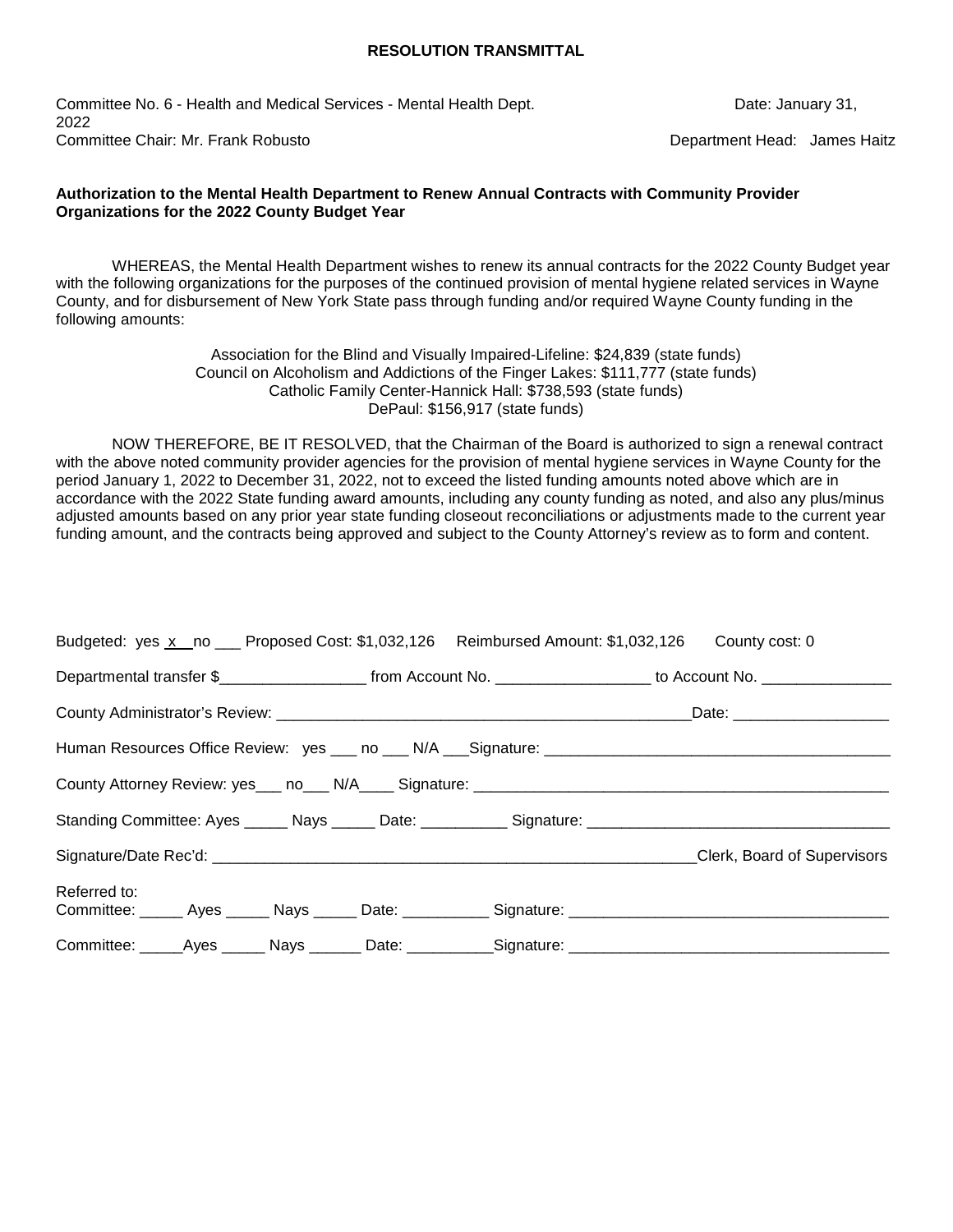| Committee No. | 6 Health & Medical | Date: January 31, 2022 | Committee Chair: Mr. Frank Robusto |
|---------------|--------------------|------------------------|------------------------------------|
|               |                    |                        | Department Head: James Haitz       |

#### **Authorization to Wayne Behavioral Health Network to Renew their Contract with Independent Living for Seniors, Inc., d/b/a/ ElderOne for the Provision of Behavioral Health Services**

WHEREAS, ElderONE is a Program of All-Inclusive Care for the Elderly (a "PACE Program") under New York State law, providing a wide range of health care and other services to its member population, with a focus on giving the frail elderly an alternative to nursing home placement with in-home care; and

WHEREAS, the Wayne County Department of Mental Health Department-Wayne Behavioral Health Network (WBHN) and the Independent Living for Seniors, Inc., d/b/a/ Elder One, an affiliate of Rochester Regional Health, are mutually desirous to continue and renew a business contract with each other in order for WBHN to provide certain behavioral health professional services to the clientele participating in the ElderOne program; and

WHEREAS, the contract will continue to allow for billing procedures and provide a reimbursement schedule, among other items, which will provide for WBHN's ability to receive payment for the services provided; now therefore be it

 RESOLVED, that the Chairman of the Board is authorized to sign a contract, pending the County Attorney's review as to form and content, with the Independent Living for Seniors, Inc., d/b/a/ Elder One, an affiliate of Rochester Regional Health, and with WBHN to provide behavioral health services to the ElderOne program participants, for the covered contract period between December 1, 2021 through November 30, 2024.

|              |  | Budgeted: n/a Proposed Cost: none Reimbursed Amount: | total. County cost: 0                                                                                                                    |
|--------------|--|------------------------------------------------------|------------------------------------------------------------------------------------------------------------------------------------------|
|              |  |                                                      | Departmental transfer \$________________________________from Account No. ____________________________ to Account No. ___________________ |
|              |  |                                                      |                                                                                                                                          |
|              |  |                                                      |                                                                                                                                          |
|              |  |                                                      |                                                                                                                                          |
|              |  |                                                      |                                                                                                                                          |
|              |  |                                                      | Clerk, Board of Supervisors                                                                                                              |
| Referred to: |  |                                                      |                                                                                                                                          |
|              |  |                                                      | Committee: _____Ayes ______ Nays _______ Date: __________Signature: ________________________________                                     |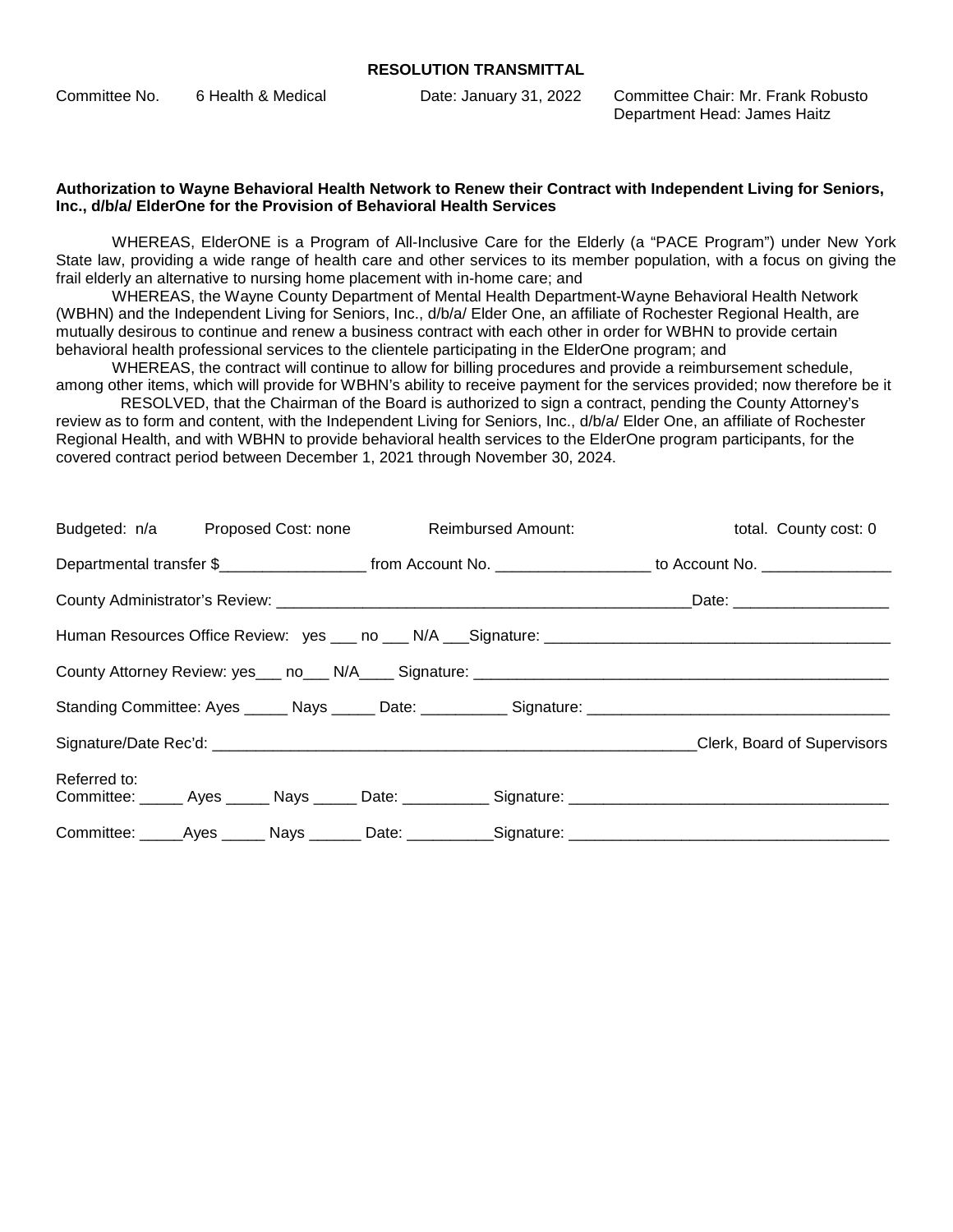Health & Medical Committee No. 6 **Date: January 31, 2022 Date: January 31, 2022** Committee Chair: Mr. Frank Robusto **Department Head: James** Department Head: James **Haitz** 

#### **Authorization to Renew Program Agreement & Contract between the Wayne County Department of Mental Health and the University of Rochester**

 WHEREAS, the Wayne County Mental Health Department and the University of Rochester mutually desire to renew the contractual agreement which sets forth terms and conditions for the University's psychiatric fellows to participate in a collaborative educational forensic training program at the Mental Health Department's Clinics; and

 WHEREAS, the psychiatric fellows, who are licensed physician-psychiatrists, will provide psychiatric services and treatment to the Wayne County Mental Health Clinic in addressing forensic related clinical needs to children, adolescents and adults who also are in need of psychiatric evaluation and treatment and who are also involved with any of the following: Family Court, Probation, PINS, CPS/DSS, criminal court proceedings such as court ordered competency evaluations, psychiatric evaluations, law enforcement evaluations, sexual offender treatment, forensic psychiatric treatment for those incarcerated in the Wayne County Jail, and many other forensic and psychiatric related activities that the mental health department provides and is statutorily required to perform; and

 WHEREAS, within the terms of this agreement, the University will also provide substantial clinical supervision to the fellows and also provide specialized clinical consultation and training to the mental health department; and

 WHEREAS, the agreement includes that the Mental Health Department will compensate the University for a portion of the costs associated with the Universities forensic supervision for fellows and for receiving the psychiatric services provided the fellows and the University, and the physician psychiatrists will engage in a variety of medically necessary treatment activities, which are reimbursable services, and thus will allow the department to generate revenue and cost savings to offset the costs associated with this service; now therefore be it

 RESOLVED, that the Mental Health Department and the Chairman of the Board of Supervisors, pending approval of the County Attorney as to form and content, are authorized to renew the contractual agreement with the University of Rochester for the program collaborative for forensic fellow training at a cost to the mental health department not to exceed \$70,000 for the contract period January 1, 2022 through December 31, 2022.

|                                         | Budgeted: yes X no Proposed Cost: \$70,000 Reimbursed Amount: \$70,000 County cost: 0                                 |
|-----------------------------------------|-----------------------------------------------------------------------------------------------------------------------|
| Account: A43004.54566.M7220 - Physician |                                                                                                                       |
|                                         | Departmental transfer \$_________________________ from Account No. ____________________ to Account No. ______________ |
|                                         |                                                                                                                       |
|                                         |                                                                                                                       |
|                                         |                                                                                                                       |
|                                         |                                                                                                                       |
|                                         |                                                                                                                       |
| Referred to:                            |                                                                                                                       |
|                                         |                                                                                                                       |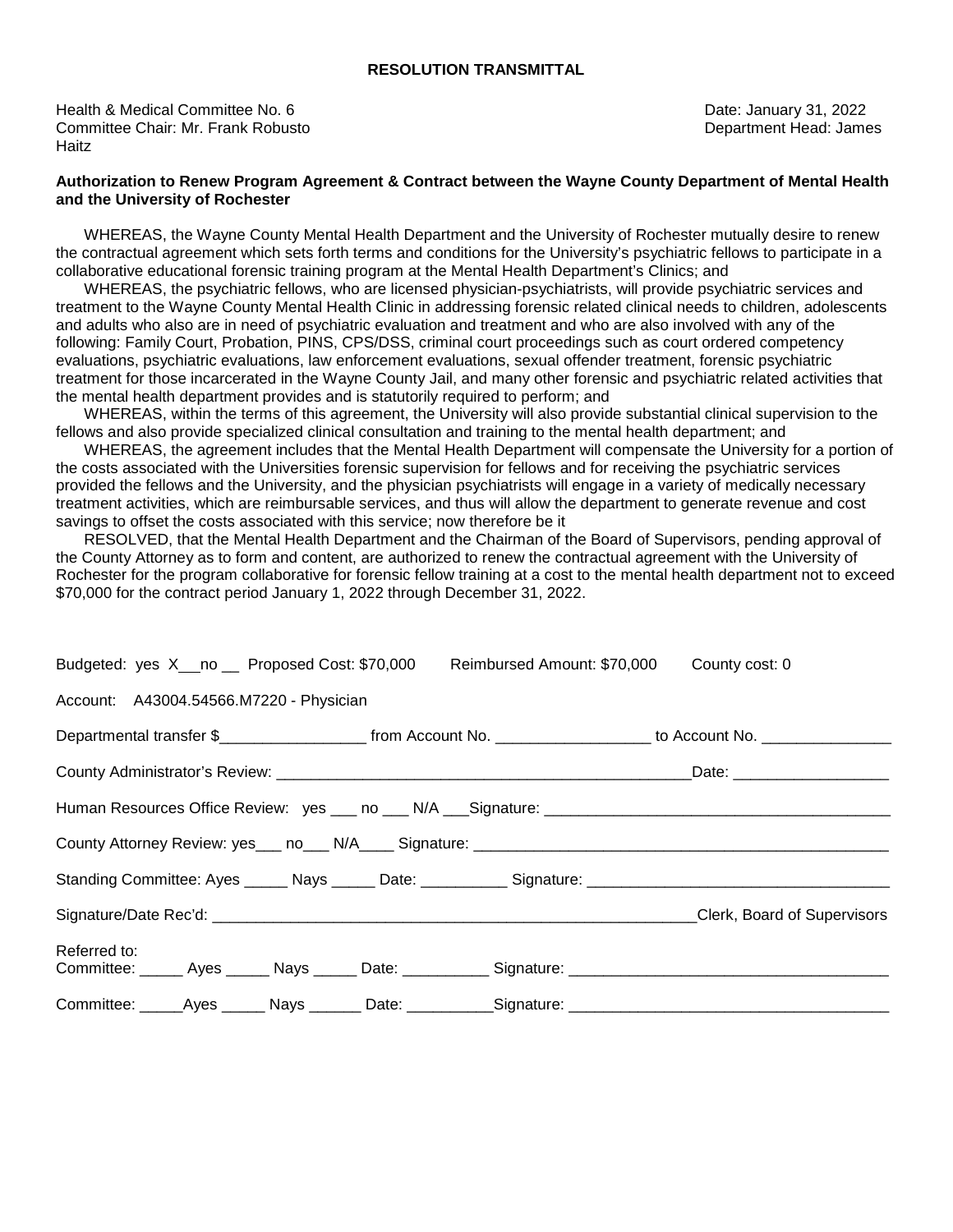Committee No. 6 - Health and Medical Services - Mental Health Dept. Date: January 31, 2022 Committee Chair: Mr. Frank Robusto **Department Head: James** Department Head: James Haitz

#### **Appointment of Member to the Wayne County Community Services Board**

WHEREAS the Wayne County Community Services Board (CSB) is in need of filling a vacancy on the CSB; and WHEREAS, historically the Chairperson of the Wayne County Board of Supervisors Health and Medical Committee has served as a CSB member, and given that the former Chairperson is no longer a member of the County Board of Supervisors, the CSB is in need of a new appointment; and

WHEREAS, the Director of Community Services, under NYS Mental Hygiene Law is the CEO for the Wayne County Community Services Board (CSB) and Local Governmental Unit, and on behalf of the CSB presents this individual to the Wayne County Board of Supervisors for their official appointment of this individual to serve on the Wayne County Community Services Board for the term period noted below; now, therefore be it

RESOLVED that the Wayne County Board of Supervisors, upon recommendation of the Director of Community Services and on behalf of the Wayne County Community Services Board, hereby appoints Supervisor Frank Robusto, Chairperson of the Health & Medical Committee of the Wayne County Board of Supervisors, to serve on the Wayne County Community Services Board for the duration of the term as noted below, and pursuant to Article 41 of the New York State Mental Hygiene Law:

Appointment to Community Services Board– Term through December 31, 2025 Frank Robusto – Supervisor Town of Ontario and Chairperson of the Health & Medical Committee

|              |  |                                                                                                      | Budgeted: yes ___no ___ Proposed Cost: ___none____ Reimbursed Amount ___________ County cost ___________              |
|--------------|--|------------------------------------------------------------------------------------------------------|-----------------------------------------------------------------------------------------------------------------------|
|              |  |                                                                                                      | Departmental transfer \$________________________ from Account No. ____________________ to Account No. _______________ |
|              |  |                                                                                                      |                                                                                                                       |
|              |  |                                                                                                      |                                                                                                                       |
|              |  |                                                                                                      |                                                                                                                       |
|              |  |                                                                                                      | Standing Committee: Ayes ______ Nays ______ Date: ___________ Signature: ___________________________                  |
|              |  |                                                                                                      | Clerk, Board of Supervisors                                                                                           |
| Referred to: |  |                                                                                                      |                                                                                                                       |
|              |  | Committee: ______Ayes ______ Nays _______ Date: ___________Signature: ______________________________ |                                                                                                                       |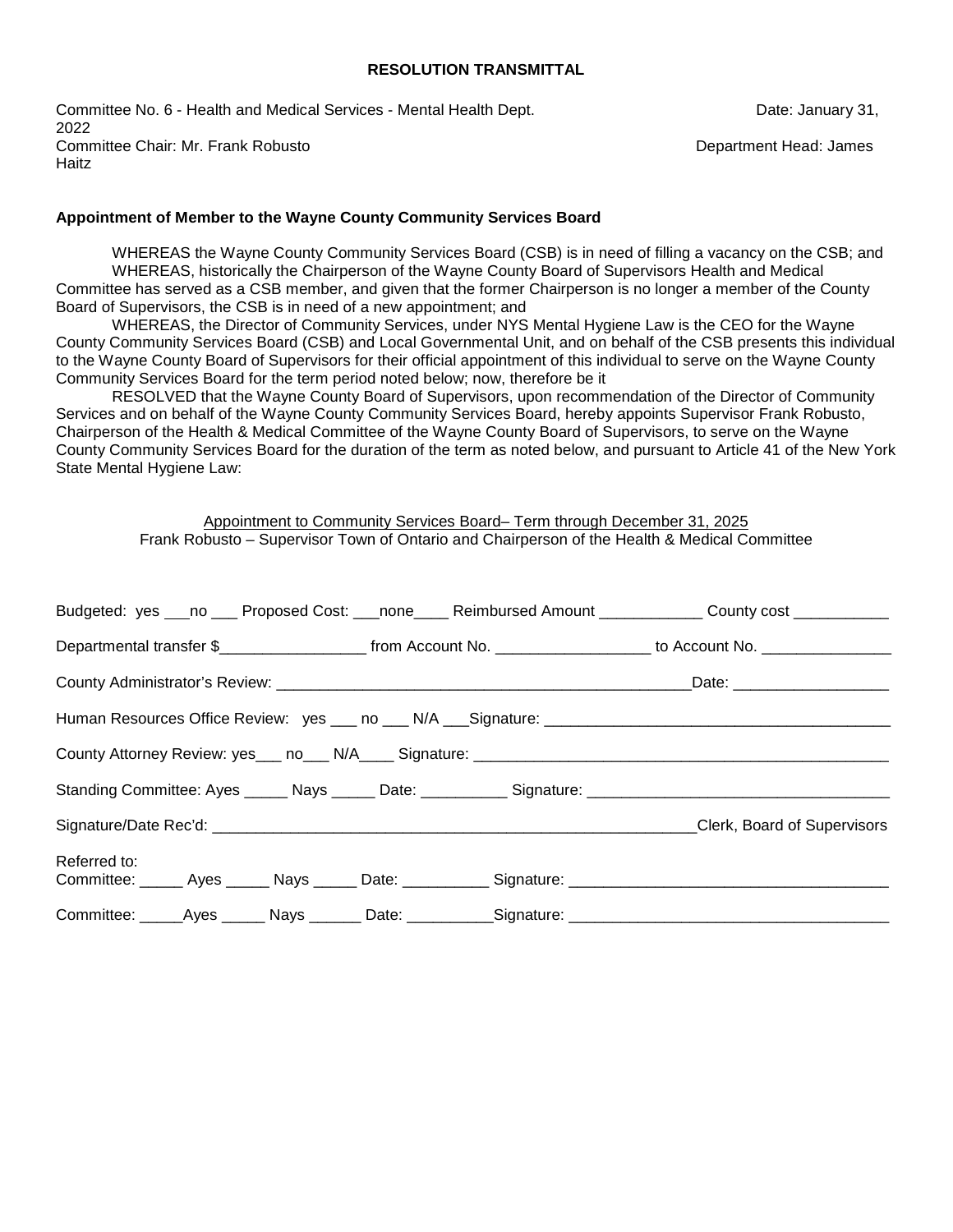Committee No. 6 Health & Medical Date: January 31, 2022 Committee Chair: Mr. Frank Robusto

Department Head: James Haitz

#### **Authorization to Purchase Additional Services with the Ten-Eleven Group, LLC.**

WHEREAS, Resolution 633-18 authorized contracting with the Ten-Eleven Group, LLC, on behalf of the Department of Mental Health & Wayne Behavioral Health Network (WBHN), to purchase a new clinical health care electronic medical records system (EMR) along with associated licensing; and

WHEREAS, the current contract and payment schedule in the accepted Ten-Eleven proposal (page 10 of the Proposal dated 9/21/18) includes an "Electronic Prescribing of Controlled Substances" additional module and premium functionality feature within the electronic medical record system and annual support for this feature, however whenever a new employee who is also a prescribing medical professional is hired, WBHN must arrange for a new & distinct one-time set-up for access and security credentials for the new employee; and

WHEREAS, WBHN initially purchased a specific quantity of prescriber credential set-ups and therefore is now in need to purchase additional subsequent one time credential set-ups for new medical prescriber staff who will on-board with WBHN; and

WHEREAS, due to the immediate urgency associated with any new prescribers needing the ability to immediately be able to prescribe controlled medications, and in order to make this process efficient and timely moving forward, it would be very beneficial to allow the Director of WBHN to have the discretionary authority to approve and make the arrangements as necessary with Ten-Eleven for the purchase of this controlled substance prescribing credential security set-up and to sign authorizations for the Subsequent Purchase Schedule; and

WHEREAS, the Department has sufficient funds budgeted in the 2022 county budget to cover the expenses associated with this; now, therefore be it

RESOLVED that the Director of WBHN and the Mental Health Department is authorized, pending County Attorney review and approval as to form and content, to purchase and sign subsequent purchase schedules with Ten-Eleven, LLC, for "Electronic Prescribing of Controlled Substances One-time Security Credential Set-ups" that are associated with the current contract between Wayne Behavioral Health Network and with Ten-Eleven Group, LLC, (for a fee of \$1,250 per set-up), and this authorization will continue for the duration of the contract term as approved by Resolution 633-18.

Budgeted: yes X\_ no \_ Proposed Cost: \$1,250 each as needed Reimbursed Amount \$1,250 thru fees. County cost 0

| Departmental transfer \$____________________ from Account No. A43004.54424.M8200 to Account No. ______________ |  |                             |
|----------------------------------------------------------------------------------------------------------------|--|-----------------------------|
|                                                                                                                |  |                             |
|                                                                                                                |  |                             |
|                                                                                                                |  |                             |
|                                                                                                                |  |                             |
|                                                                                                                |  | Clerk, Board of Supervisors |
| Referred to:                                                                                                   |  |                             |
|                                                                                                                |  |                             |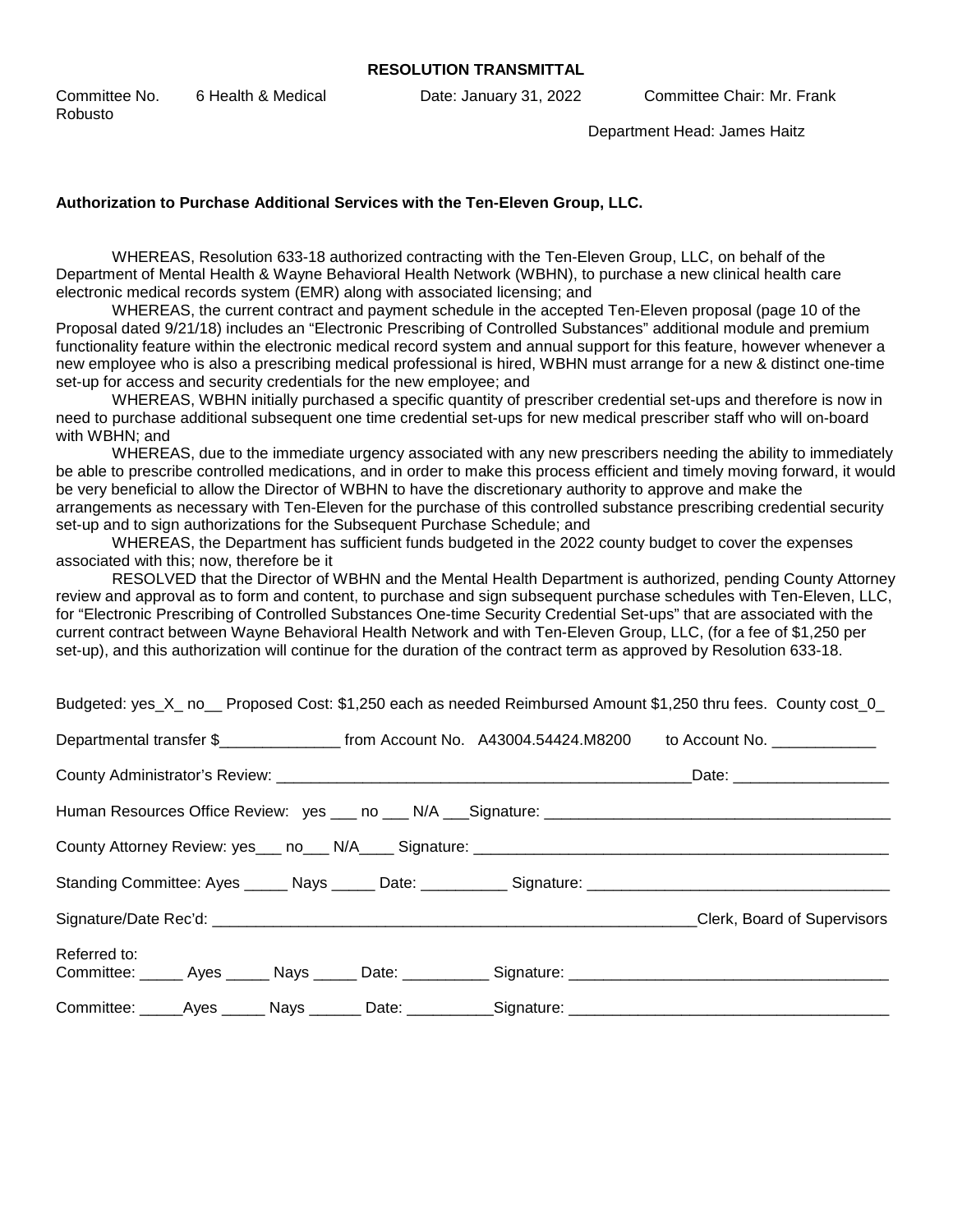| Committee No. | 6 Health & Medical | Date: January 31, 2022 | Committee Chair: Mr. Frank |
|---------------|--------------------|------------------------|----------------------------|
| Robusto       |                    |                        |                            |

Department Head: James Haitz

#### **Authorization to Pay Ten-Eleven Group, LLC. License Fee for CPT Billing Codes**

WHEREAS, Resolution 633-18 authorized contracting with the Ten-Eleven Group, LLC, on behalf of the Department of Mental Health & Wayne Behavioral Health Network (WBHN), to purchase a new clinical health care electronic medical records system (EMR) along with associated licensing; and

WHEREAS, recently new American Medical Association Current Procedural Terminology (CPT) Billing Codes were issued and it was essential that WBHN have Ten-Eleven add these CPT codes to the WBHN electronic medical record billing system; and

WHEREAS, there is a one-time licensing fee associated with the use of new CPT billing codes that WBHN is responsible to pay; now, therefore be it

RESOLVED, that WBHN and the Mental Health Department is authorized to pay the additional costs for the licensing fees for the new CPT billing codes that were added to WBHN's electronic medical record billing system, for a total cost of \$36.00.

| Budgeted: yes_X_ no__ Proposed Cost: \$36 Reimbursed Amount \$36 thru fees. County cost_0                            |  |                             |
|----------------------------------------------------------------------------------------------------------------------|--|-----------------------------|
| Departmental transfer \$____________________ from Account No. A43004.54424.M8200 to Account No. ______________       |  |                             |
|                                                                                                                      |  | _Date: ____________________ |
|                                                                                                                      |  |                             |
|                                                                                                                      |  |                             |
|                                                                                                                      |  |                             |
|                                                                                                                      |  | Clerk, Board of Supervisors |
| Referred to:<br>Committee: ______ Ayes ______ Nays ______ Date: ___________ Signature: _____________________________ |  |                             |
|                                                                                                                      |  |                             |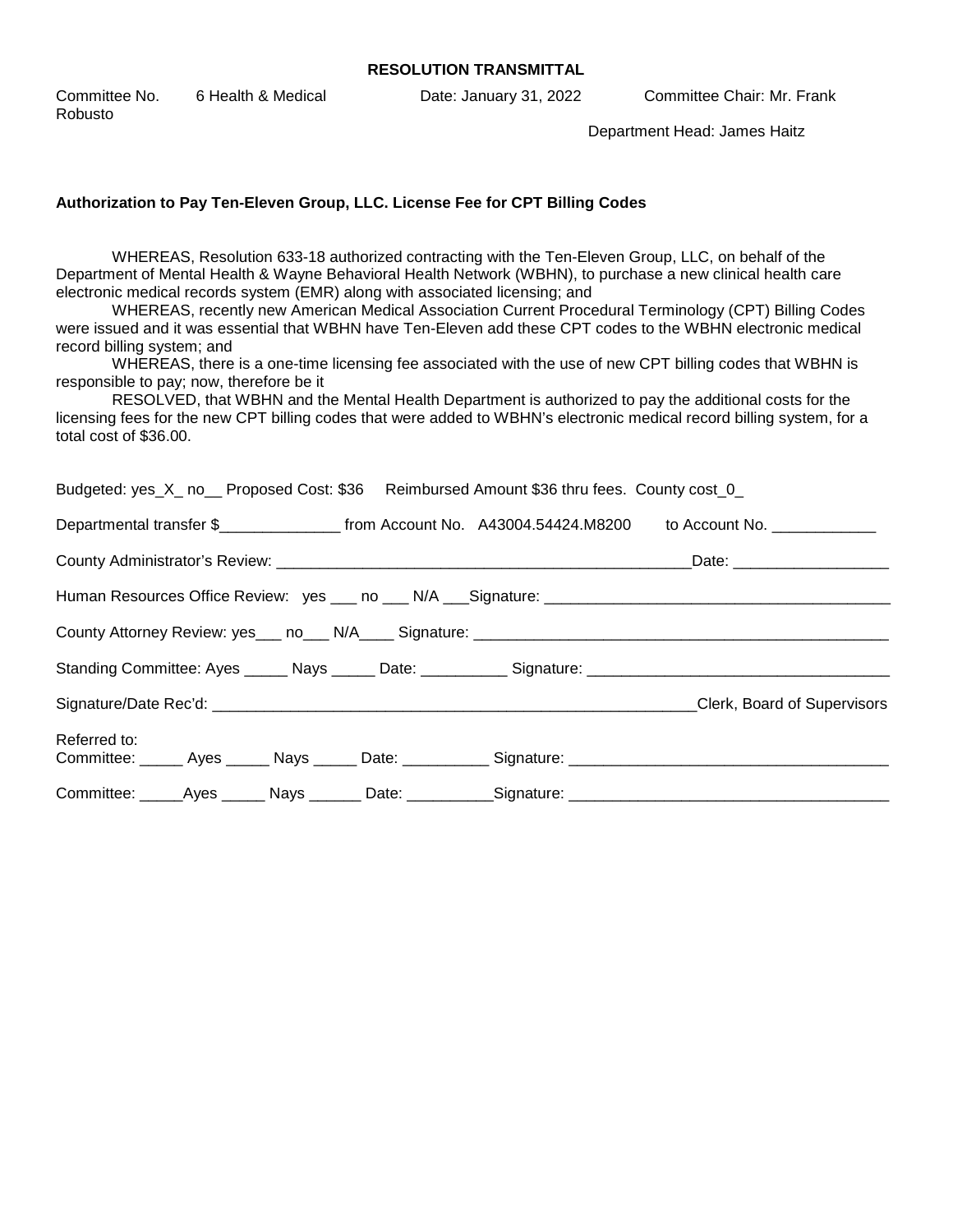|                                                                                                 |                | Open Positions 2022                                                                              |  |  |  |  |  |
|-------------------------------------------------------------------------------------------------|----------------|--------------------------------------------------------------------------------------------------|--|--|--|--|--|
| <b>Department</b>                                                                               |                | 1/31/22 2/28/22 3/31/22 4/30/22 5/30/22 6/30/22 7/31/22 8/31/22 9/30/22 ###### 11/30/22 12/31/22 |  |  |  |  |  |
| <b>Administration</b>                                                                           |                |                                                                                                  |  |  |  |  |  |
| Director of Nursing                                                                             |                |                                                                                                  |  |  |  |  |  |
| <b>ADON</b>                                                                                     |                |                                                                                                  |  |  |  |  |  |
| Compliance Officer                                                                              |                |                                                                                                  |  |  |  |  |  |
| Receptionist, PT                                                                                | 1              |                                                                                                  |  |  |  |  |  |
| Clerk Typist Sub                                                                                | 1              |                                                                                                  |  |  |  |  |  |
| <b>Fiscal</b>                                                                                   |                |                                                                                                  |  |  |  |  |  |
| <b>Purchasing Clerk</b>                                                                         | 1              |                                                                                                  |  |  |  |  |  |
| <b>Residential Services</b>                                                                     |                |                                                                                                  |  |  |  |  |  |
| <b>Resident Attendant</b>                                                                       | 1              |                                                                                                  |  |  |  |  |  |
| Activity Aide, FT                                                                               | 1              |                                                                                                  |  |  |  |  |  |
| Activity Aide, PT                                                                               | 1              |                                                                                                  |  |  |  |  |  |
| <b>Nursing</b>                                                                                  |                |                                                                                                  |  |  |  |  |  |
| RN Supervisor, FT                                                                               | $\overline{c}$ |                                                                                                  |  |  |  |  |  |
| RN Supervisor, Sub                                                                              | 3              |                                                                                                  |  |  |  |  |  |
| RN, FT                                                                                          | 1              |                                                                                                  |  |  |  |  |  |
| RN, Sub                                                                                         | 3              |                                                                                                  |  |  |  |  |  |
| LPN, FT                                                                                         | 10             |                                                                                                  |  |  |  |  |  |
| LPN, PT                                                                                         | $\overline{c}$ |                                                                                                  |  |  |  |  |  |
| LPN, Sub                                                                                        | $\overline{c}$ |                                                                                                  |  |  |  |  |  |
| CNA, FT                                                                                         | 28             |                                                                                                  |  |  |  |  |  |
| CNA,PT                                                                                          | 11             |                                                                                                  |  |  |  |  |  |
| CNA, Sub                                                                                        | 3              |                                                                                                  |  |  |  |  |  |
| <b>Total:</b>                                                                                   | 71             |                                                                                                  |  |  |  |  |  |
| Total positions 2022 (FT,PT,Sub) = 237                                                          |                |                                                                                                  |  |  |  |  |  |
| Total employed as of 12/31/2021= 169<br>Employee Turnover 3 mo. (10/1/2021 - 12/31/2021) = 22/1 | 13%            |                                                                                                  |  |  |  |  |  |
| Employee 6 mo Retention (7/1/2021-12/31/2021) = 34/46                                           | 74%            |                                                                                                  |  |  |  |  |  |
| (12 left, 34 still employed)= total 46                                                          |                |                                                                                                  |  |  |  |  |  |
|                                                                                                 | 64%            |                                                                                                  |  |  |  |  |  |
| Employee 2 yr Retention (1/1/2020 - 12/31/2021) = 50/78                                         |                |                                                                                                  |  |  |  |  |  |
| (28 left, 50 still employed) = total 78                                                         |                |                                                                                                  |  |  |  |  |  |
| January's Hires:<br>1 RN Superv FT, 2 RN FT, 2 LPN FT, 1 LPN Sub, 1 CNA,FT,                     |                |                                                                                                  |  |  |  |  |  |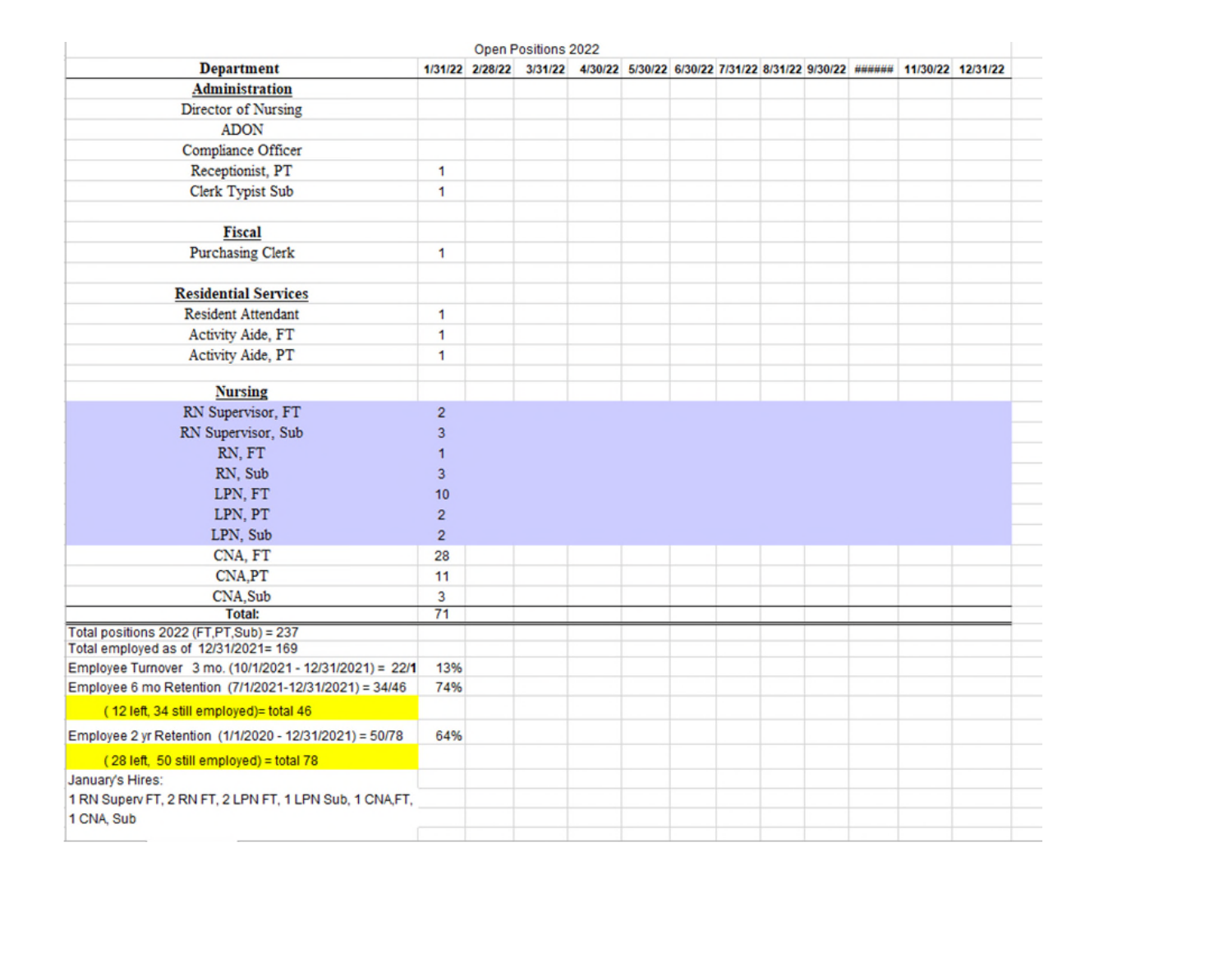|                                                 |                          |    |                |                         | <b>PRELIMINARY</b> |    |                   |
|-------------------------------------------------|--------------------------|----|----------------|-------------------------|--------------------|----|-------------------|
|                                                 |                          |    |                |                         | <b>YTD</b>         |    | <b>Prior Year</b> |
|                                                 |                          |    |                |                         | 12/31/2021         |    | 2020              |
| Revenue                                         |                          |    |                | S                       | 17,564,104         | s  | 19,028,257        |
| <b>Expenses</b>                                 | 2021 Covid-19 Expenses = | s  | 471,842        | \$                      | 18,339,603         | s  | 20,052,693        |
| <b>Net Operating Margin</b>                     |                          |    |                | s                       | $(775, 499)$ \$    |    | (1,024,436)       |
| Other Income (IGT) = March and November 2021    |                          |    |                | \$                      | 3,140,258          | s  | 4,197,469         |
| Other Income (Cares Act - Stimulus Funds & NYS) |                          |    |                | $rac{5}{5}$             | 23,081             | s  | 1,235,683         |
| Profit (Loss)                                   |                          |    |                |                         | 2,387,840          | s  | 4,408,716         |
| Budget Income (loss) Does include Retirement    |                          |    |                | $\overline{\mathbf{s}}$ | $753,348$ \$       |    | 753,348           |
| Variance from Budget (Over) Under               |                          |    |                | S                       | 1,634,492          | S  | 3,655,368         |
| <b>Net Operating Margin</b>                     |                          |    |                |                         | $-4.4%$            |    | $-5.4%$           |
| Operating Margin with IGT                       |                          |    |                |                         | 13.6%              |    | 23.2%             |
| Cash Balance:                                   |                          |    |                |                         |                    |    |                   |
| Cash Balance as of 12/31/2021                   | (Money Mkt from T-Bills) |    |                | s                       | 25,775,542 \$      |    | 12,621,807        |
| Days Cash on Hand                               |                          |    |                |                         | 411                |    | 207               |
| <b>Investments = Short Term T-Bills</b>         |                          |    |                | s                       | 15,574,037         | s  | 27,283,305        |
| $A/R < 30$ days                                 |                          |    |                | S                       | 1,333,747          | s  | 902,471           |
| A/R 31 - 120 days                               |                          |    |                | S                       | 1,579,860          | s  | 1,179,371         |
| $AYR > 120$ days                                |                          |    |                | S                       | 852,672            | -S | 751,776           |
| <b>Average Daily Rate</b>                       |                          |    |                | S                       | 271.80             | S  | 261.62            |
| Average PPS/PDPM Rate                           |                          |    |                | S                       | 567.39 \$          |    | 510.86            |
|                                                 |                          |    |                |                         |                    |    |                   |
| <b>Outpatient Services visits</b>               |                          |    | 0              |                         |                    |    |                   |
| <b>Outpatient Services Gross Profit Margin</b>  |                          | S  |                | s                       |                    | S  |                   |
| Meals/Catering income vs. projected income      |                          |    | <b>Current</b> |                         | <b>Budget</b>      |    | <b>Prior Year</b> |
| Jail                                            |                          | \$ | 129,530.00     | s                       | 96,751.00          | s  | 85,172.00         |
| Café                                            |                          | s  | 3,633.00       | s                       | 61,416.67          | s  | 23,427.00         |
|                                                 |                          | Ś  | 133, 163.00    | s                       | 158, 167.67        | s  | 108,599.00        |

## **Wayne County Nursing Home STATISTICAL DASHBOARD**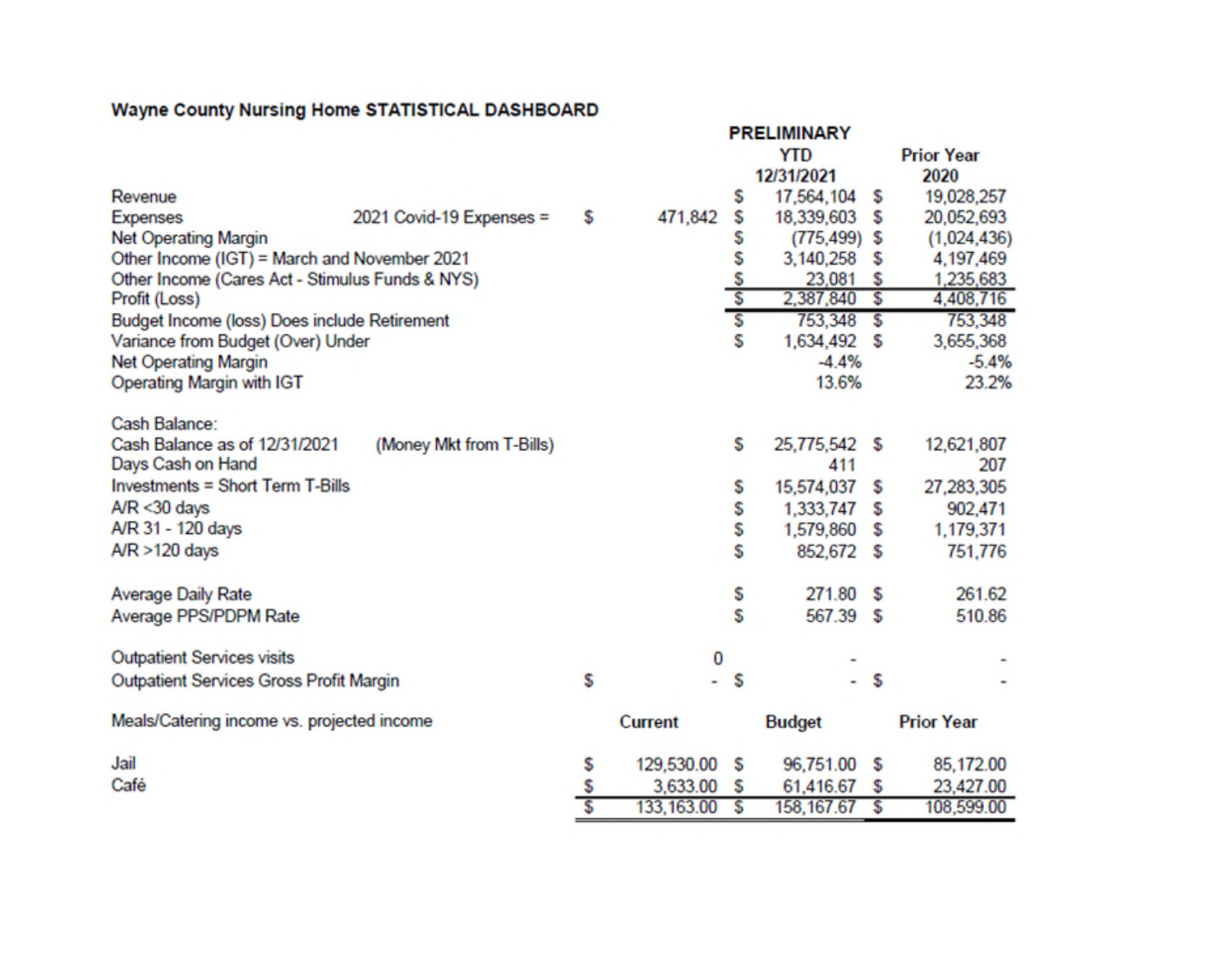|                                                       | Current | <b>YTD Actual</b> | <b>Prior Year</b> |
|-------------------------------------------------------|---------|-------------------|-------------------|
| Facility Occupancy Rate - % (Budget 97%)              | 89.87%  | 90.13%            | 93.18%            |
| <b>Number of Admissions</b>                           | 15      | 153               | 170               |
| % Discharges Home - All                               | 31.25%  | 26.64%            | 31.40%            |
|                                                       |         |                   |                   |
| % Hospitalized Since Admission (Short Stay)           |         | n/a               | n/a               |
| Re-Hospitalization w/in 30 days of Admission          |         | n/a               | n/a               |
| <b>Long Term Occupancy</b>                            |         | n/a               | n/a               |
|                                                       | 2021    | 2020              | 2019              |
| <b>Total Number of Residents</b>                      | 186     | 190               | 183               |
| Average CMI for Full House                            | 1.067   | 1.05              | 1.02              |
| <b>Total Number of Medicaid Residents</b>             | 139     | 143               | 144               |
| Average CMI for Medicaid Residents                    | 0.979   | 0.95              | 0.98              |
|                                                       | 2021    | 2020              | 2019              |
| <b>Medicare 5-Star Overall Rating</b>                 | 4       | 3                 | 3                 |
| 5-Star Health Inspections                             | 3       | 3                 | 3                 |
| 5-Star Staffing Rating                                | 2       | 2                 | 2                 |
| 5-Star Quality Measure Rating                         | 5       | 4                 | 4                 |
|                                                       |         |                   |                   |
| <b>Open Positions</b>                                 | 71      |                   |                   |
| <b>Nursing Openings</b>                               | 23      |                   |                   |
| <b>Aide Openings</b>                                  | 42      |                   |                   |
| <b>Other Positions</b>                                | 6       |                   |                   |
|                                                       |         |                   |                   |
| Employee Turnover 3 mo. (10/1/21 - 12/31/21) = 22/169 | 13%     | 20.3%             | 20.5%             |
| Employee 6 mo Retention (7/1/21 - 12/31/21) = 34/46   | 74%     |                   |                   |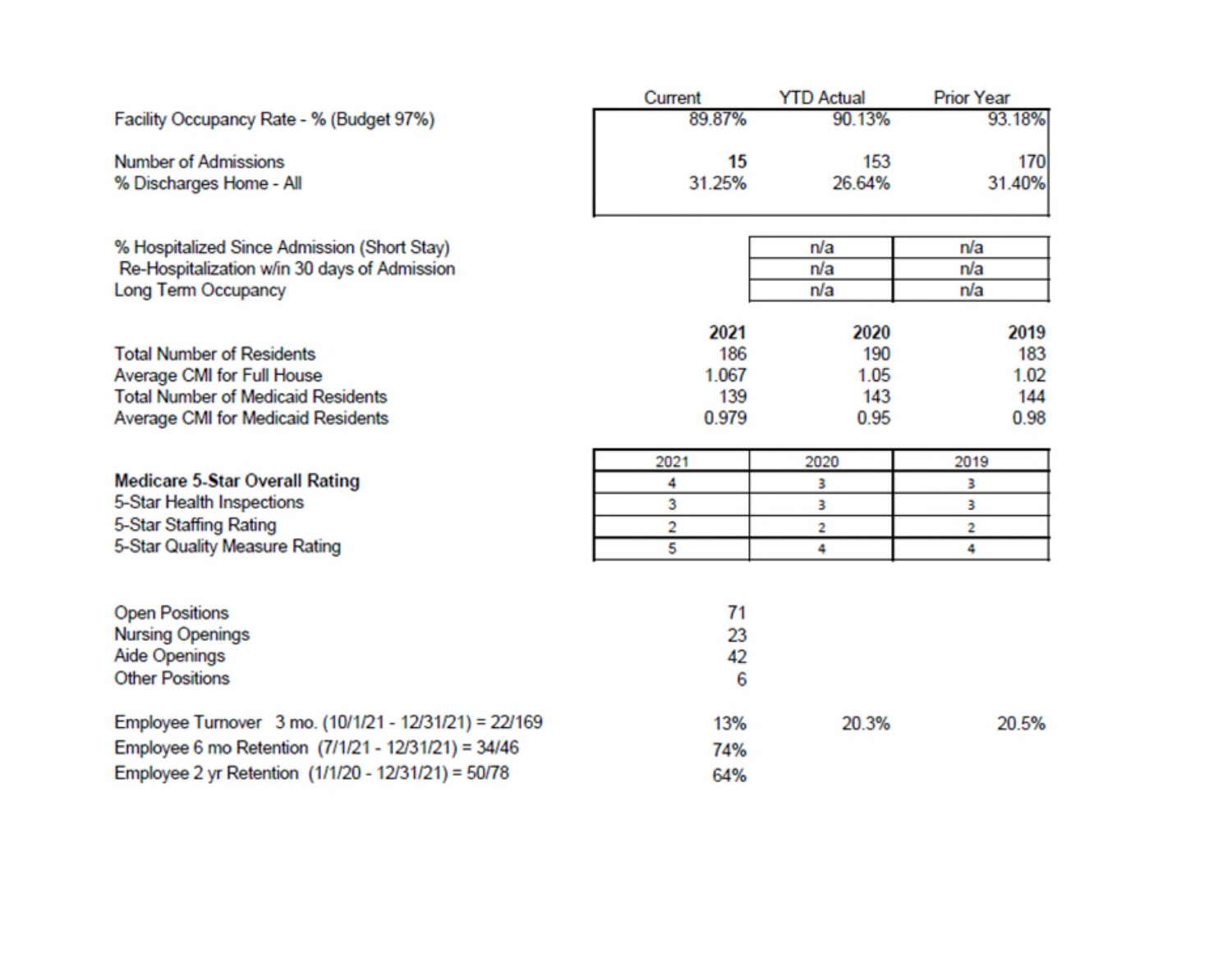Committee No. 6 Date: January 31, 2022 Committee Chair: Frank Robusto

Department Head: Jeffrey Stalker

#### **AUTHORIZATION TO ACCEPT AND SIGN PROPOSAL FOR DAIKIN APPLIED AND THEIR DESIGNATED SUBCONTRACTORS TO REBUILD AND UPGRADE THE CHILLER AT THE WAYNE COUNTY NURSING HOME**

WHEREAS, Daikin Applied was recognized as a sole source service provider on the existing Daikin/McQuay HVAC equipment located at the Wayne County Nursing Home by Resolution 378-21; and

WHEREAS, the Nursing Home's current Daikin/McQuay chiller requires a software upgrade and major service, where portions of the unit need to be rebuilt due to age and degradation of components; and

WHEREAS, Daikin Applied has provided a proposal to complete the work in the amount of Fifty-Seven Thousand, Eight Hundred and Forty Five dollars and zero cents (\$57,845.00); and

WHEREAS, the price breakdown details that portions of the work required to complete this project will need to be subcontracted; and

WHEREAS, additional deficiencies and worn parts may be identified during the commencement of the work, and therefore may require change orders; and

WHEREAS, this chiller rebuild and upgrade project is already budgeted for in the 2022 nursing home's budget; now, therefore, be it

RESOLVED, that the Wayne County Board of Supervisors authorizes Daikin Applied to use subcontractors for portions of the work required to complete the project, and be it further

RESOLVED, that the Chairman of the Wayne County Board of Supervisors is hereby authorized to sign the proposal and enter into an agreement with Daikin Applied in the amount of \$57,845, on behalf of the Wayne County Nursing Home, to perform the required service and upgrade, subject to the County Attorney's approval as to form and content; and be it further

RESOLVED, that the Superintendent of Public Works or his Deputy is authorized to approve change orders, which when combined with the proposal amount is not to exceed the total project budget of \$75,000, for additional labor and/or items identified when the chiller is disassembled that need to be repaired or replaced.

| Budgeted: yes _X__ no___ Proposed Cost: ____ Reimbursed Amount _________ County cost \$_______                      |  |  |  |                                                                                                                |  |  |  |
|---------------------------------------------------------------------------------------------------------------------|--|--|--|----------------------------------------------------------------------------------------------------------------|--|--|--|
|                                                                                                                     |  |  |  | Departmental transfer \$_____________________ from Account No. _______________ to Account No. ________________ |  |  |  |
|                                                                                                                     |  |  |  |                                                                                                                |  |  |  |
|                                                                                                                     |  |  |  |                                                                                                                |  |  |  |
|                                                                                                                     |  |  |  |                                                                                                                |  |  |  |
| Standing Committee: Ayes ______ Nays ______ Date: ___________ Signature: __________________________                 |  |  |  |                                                                                                                |  |  |  |
|                                                                                                                     |  |  |  | Clerk, Board of Supervisors                                                                                    |  |  |  |
| Referred to:<br>Committee: ______ Ayes ______ Nays ______ Date: ___________ Signature: ____________________________ |  |  |  |                                                                                                                |  |  |  |
|                                                                                                                     |  |  |  | Committee: ______Ayes _______ Nays ________ Date: ___________Signature: ____________________________           |  |  |  |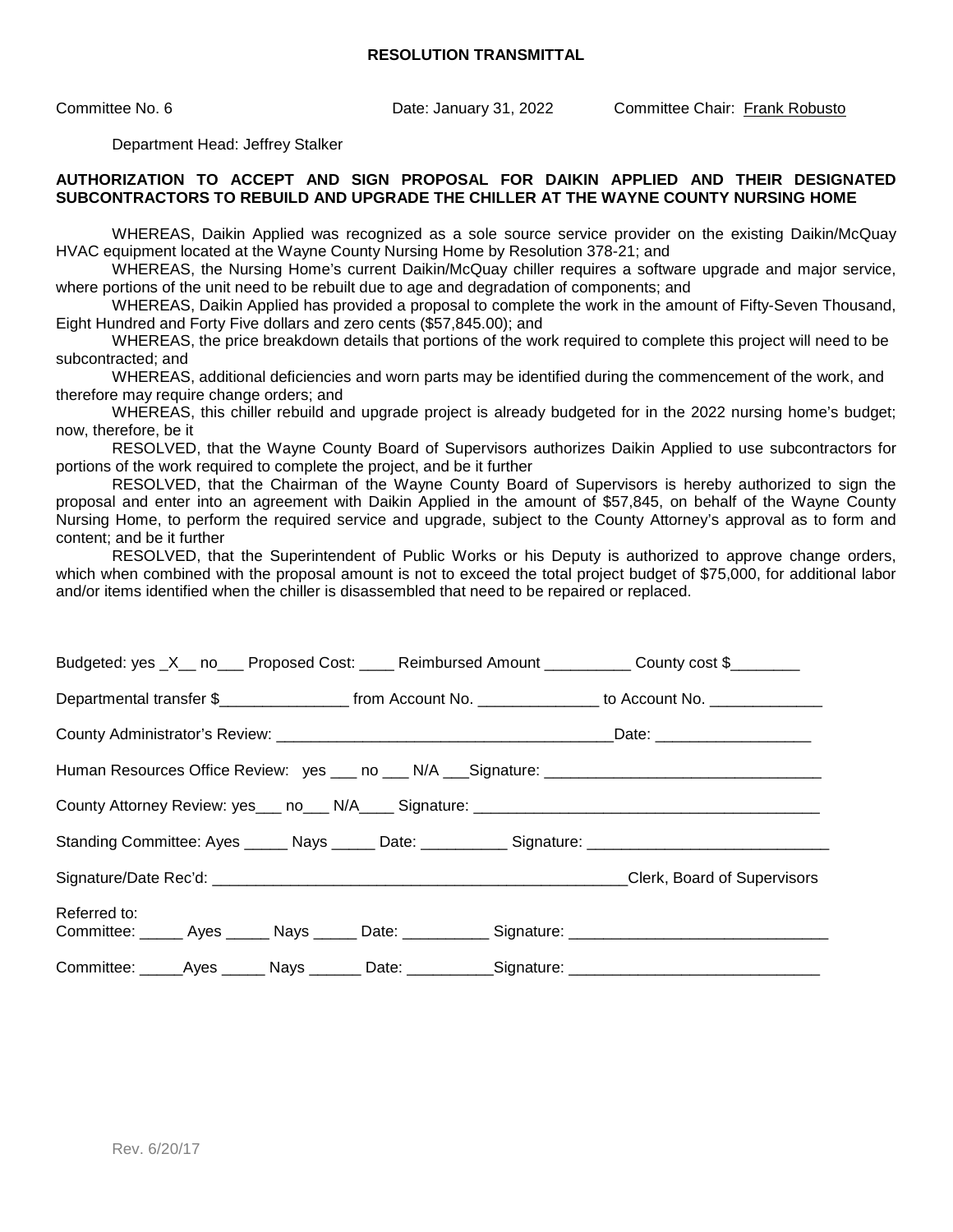Committee No. 6 Date: 1/31/22 Committee Chair: Frank Robusto Department Head: Diane M. Devlin

#### AUTHORIZATION TO CERTIFY AND SUBMIT THE 2022 PUBLIC HEALTH STATE AID APPLICATION FOR WAYNE COUNTY PUBLIC HEALTH

WHEREAS, the NYS Dept. of Health (NYSDOH) requires an annual State Aid Application be submitted based on the approved 2022 Wayne County Public Health budget; and

WHEREAS, the application must be certified by the Chairman of the Board of Supervisors prior to submitting; now, therefore, be it

RESOLVED, that the Chairman of the Board of Supervisors is hereby authorized and directed to certify the 2022 application; and be it further

RESOLVED, that the Public Health Director is hereby authorized and directed to submit the 2022 application for NYSDOH approval.

| Budgeted: yes ___ no___ Proposed Cost: ____0_______ Reimbursed Amount ___________ County cost ___0_______             |  |  |
|-----------------------------------------------------------------------------------------------------------------------|--|--|
| Departmental transfer \$________________________ from Account No. ____________________ to Account No. _______________ |  |  |
|                                                                                                                       |  |  |
|                                                                                                                       |  |  |
|                                                                                                                       |  |  |
|                                                                                                                       |  |  |
|                                                                                                                       |  |  |
| Referred to:                                                                                                          |  |  |
| Committee: _____Ayes ______ Nays _______ Date: ___________Signature: _______________________________                  |  |  |